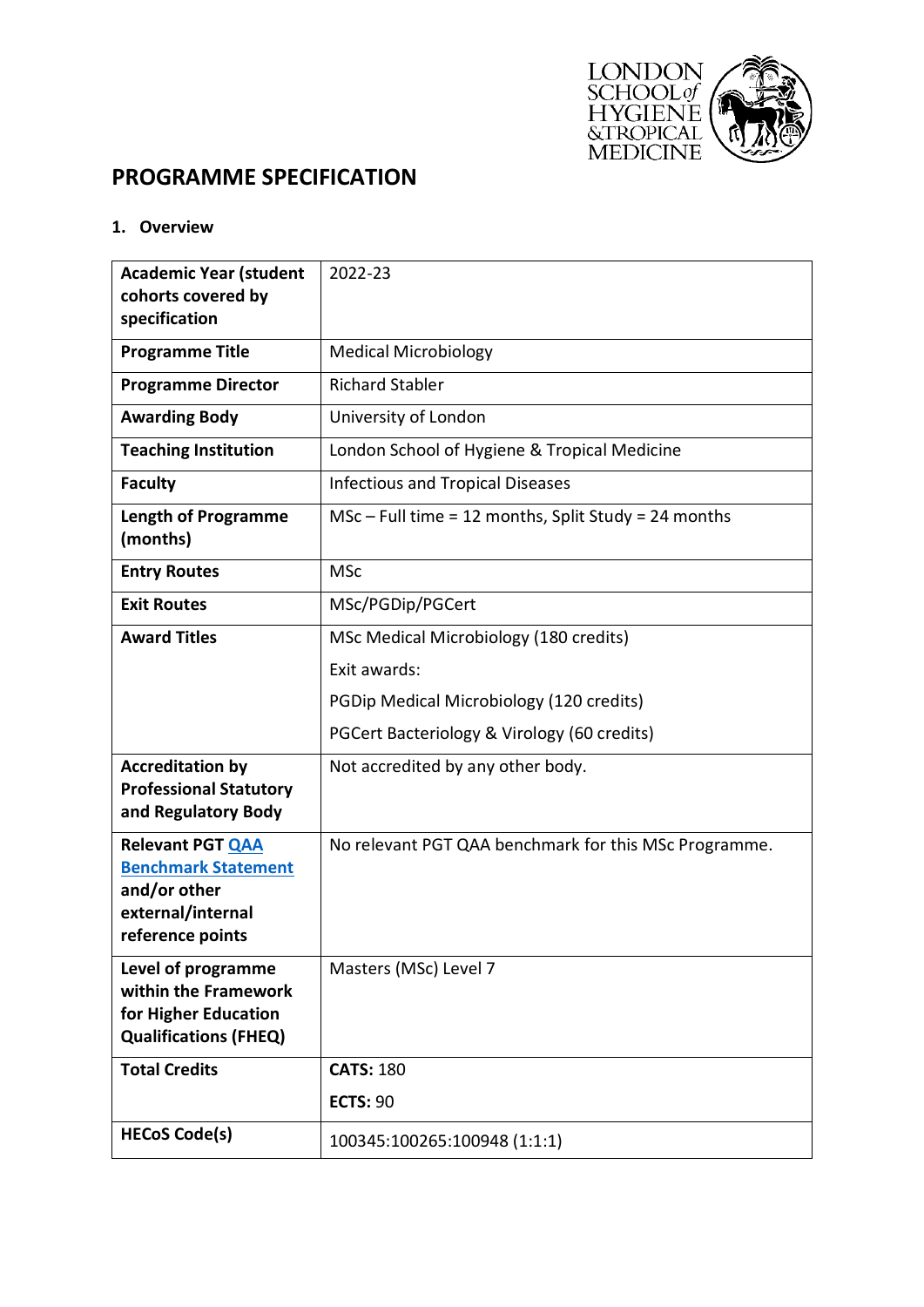| <b>Mode of Delivery</b>                                                                | The programme is taught at LSHTM in London delivered by a<br>combination of face-to-face and online teaching modes                                                                                                                                                                                                                                                                                                                                                                                                                                                                                           |  |  |  |
|----------------------------------------------------------------------------------------|--------------------------------------------------------------------------------------------------------------------------------------------------------------------------------------------------------------------------------------------------------------------------------------------------------------------------------------------------------------------------------------------------------------------------------------------------------------------------------------------------------------------------------------------------------------------------------------------------------------|--|--|--|
| <b>Mode and Period of</b><br><b>Study</b>                                              | Full time (12 months) or part time/split time (max 24 months)                                                                                                                                                                                                                                                                                                                                                                                                                                                                                                                                                |  |  |  |
| <b>Cohort Entry Points</b>                                                             | Annually in September                                                                                                                                                                                                                                                                                                                                                                                                                                                                                                                                                                                        |  |  |  |
| Language of Study                                                                      | English                                                                                                                                                                                                                                                                                                                                                                                                                                                                                                                                                                                                      |  |  |  |
| <b>Re-sit Policy</b>                                                                   | https://www.lshtm.ac.uk/sites/default/files/academic-<br>manual-chapter-08a.pdf                                                                                                                                                                                                                                                                                                                                                                                                                                                                                                                              |  |  |  |
| <b>Extenuating</b><br><b>Circumstances Policy</b>                                      | https://www.lshtm.ac.uk/sites/default/files/academic-<br>manual-chapter-07.pdf                                                                                                                                                                                                                                                                                                                                                                                                                                                                                                                               |  |  |  |
| <b>Programme Description</b>                                                           | This programme provides comprehensive knowledge and<br>practical training in the spread of microorganisms<br>(predominantly bacterial and viral pathogens), disease<br>causation and diagnosis and treatment of pathogens<br>significant to public health. The increasing incidence of<br>microbial infections worldwide is being compounded by the<br>rapid evolution of drug-resistant variants and opportunistic<br>infections by other organisms. The programme content<br>reflects the increasing importance of genomics and molecular<br>techniques in both diagnostics and the study of pathogenesis. |  |  |  |
| Date of Introduction of<br>Programme<br>(month/year)                                   | 1975-76                                                                                                                                                                                                                                                                                                                                                                                                                                                                                                                                                                                                      |  |  |  |
| Date of production /<br>revision of this<br>programme<br>specification<br>(month/year) | August 2021                                                                                                                                                                                                                                                                                                                                                                                                                                                                                                                                                                                                  |  |  |  |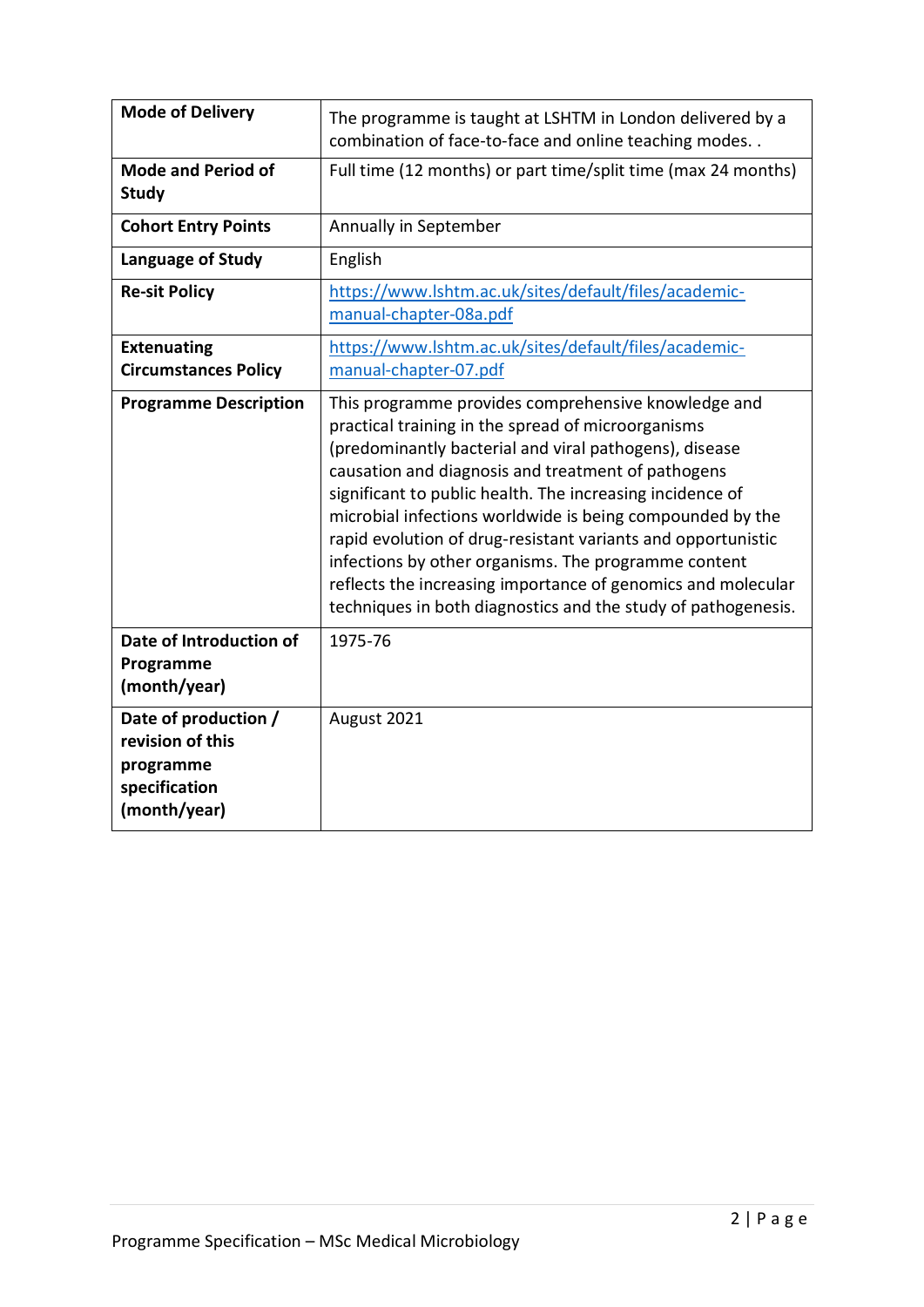## **2. Programme Aims & Learning Outcomes**

## **Educational aims of the programme**

The aim of the programme – consistent with the LSHTM's mission to improve health worldwide – is to provide a comprehensive theoretical knowledge of medical microbiology including the spread of microorganisms, disease causation, diagnosis and/or treatment of pathogens of major significance to public health and advanced practical training in this diverse field. The increasing incidence of microbial infections worldwide is being compounded by the rapid evolution of drug-resistant variants and opportunistic infections by other organisms. The programme places particular emphasis on practical aspects of the subjects most relevant to current clinical laboratory practice and research.

#### **Programme Learning Outcomes**

By the end of the programme, students will be expected to achieve the following learning outcomes – drawing on material taught across different elements and assessed in a variety of ways.

- (i) demonstrate advanced knowledge and understanding of the nature of pathogenic microorganisms (predominantly viruses and bacteria) and basic criteria used in the classification/taxonomy of these microorganisms;
- (ii) explain the modes of transmission of pathogenic microorganisms;
- (iii) demonstrate knowledge and understanding of the mechanisms of microbial pathogenesis and the outcomes of infections, including chronic microbial infections;
- (iv) distinguish between and critically assess the classical and modern approaches to the development of therapeutic agents and vaccines for the prevention of human microbial diseases;
- (v) demonstrate knowledge of the laboratory diagnosis of microbial diseases and practical skills, including the isolation and characterisation of specific microbes in clinical specimens;
- (vi) carry out a range of advanced skills and laboratory techniques, for example the purification of isolated microbial pathogens and analyses of their proteins and nucleic acids for downstream applications such as gene cloning and sequencing studies; and
- (vii) demonstrate research skills, including designing experiments, analysing results and troubleshooting and critically assessing the scientific literature.

## **Teaching and Learning Strategy**

The programme is taught using a variety of teaching methods including: lectures, small group seminars, practical and groupwork with peers. All elements of the programme have specific learning objectives, with content designed to help students achieve these outcomes. Students are expected to learn through both directed and self-directed study.

## **Assessment Strategy**

The programme is assessed through MCQ and practical examinations in Term 1, written assessments before the start of Term 2, individual module assessments (which may include essays, other written coursework, short written exams, practical exams, groupwork, presentations or other methods) and a project report. Such tasks are designed to assess, via the most appropriate method, whether learning objectives have been met.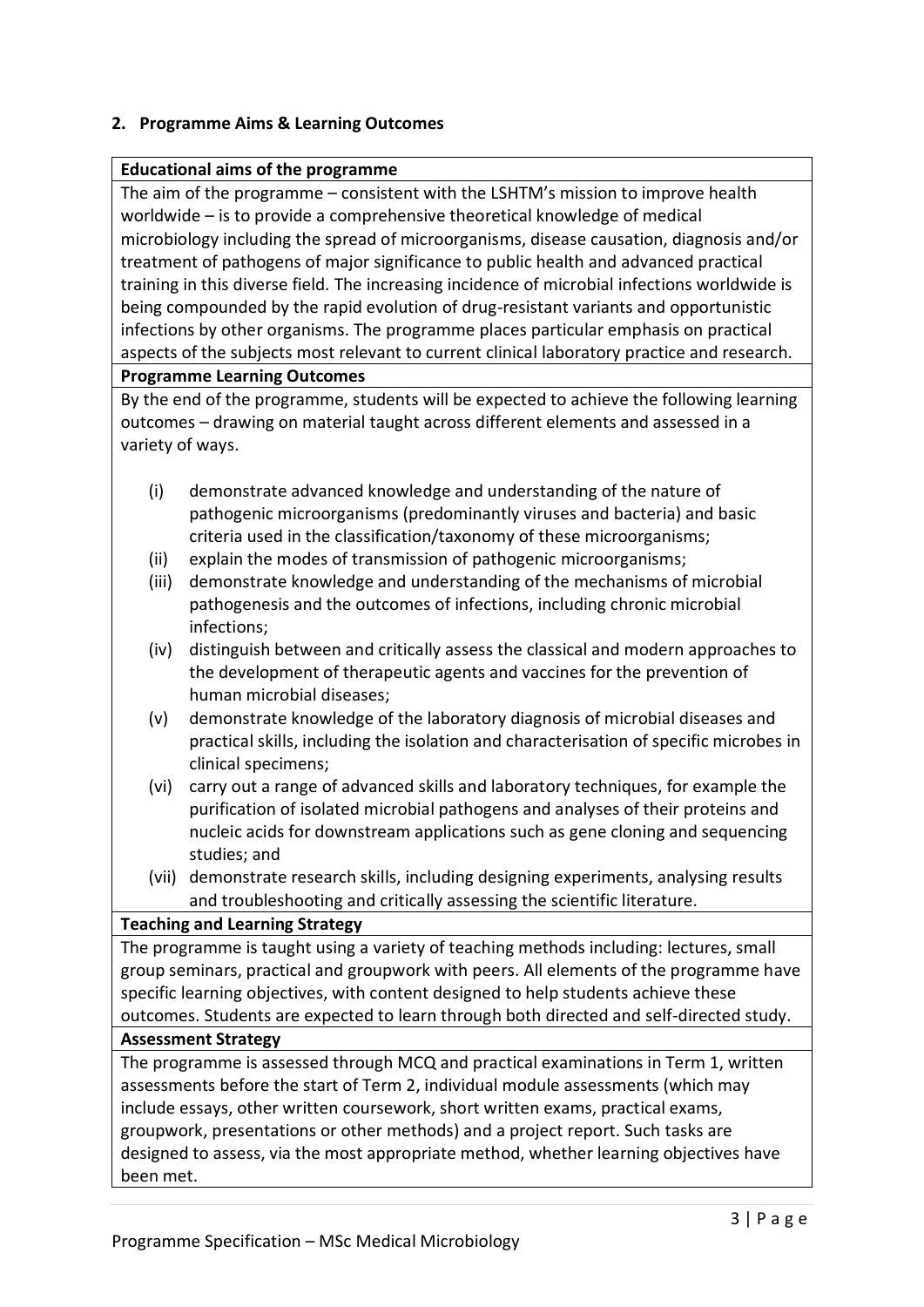## **3. Programme Structure and features, modules, credit assignment and award requirements:**

| <b>Full-time Masters</b>  | Term 1 | Term $2/3$ | Term 3 | <b>Total Credits</b> |
|---------------------------|--------|------------|--------|----------------------|
| <b>Compulsory Modules</b> |        |            |        | 60                   |
| Recommended               |        |            |        | 75                   |
| <b>Modules</b>            |        |            |        |                      |
| Project                   |        |            |        | 45                   |

Module information is correct at the time of publication, but minor amendments may be made subject to approval as detailed in [Chapter 3 of the LSHTM Academic Manual.](https://www.lshtm.ac.uk/sites/default/files/academic-manual-chapter-03.pdf) Optional (i.e. recommended non-compulsory) modules listed are indicative and may change from year to year.<https://www.lshtm.ac.uk/study/courses/changes-courses>

| <b>Term</b>    | Slot           | <b>Module</b><br>Code | <b>Module Title</b>                                         | <b>Module Type</b><br>(compulsory or<br>recommended) | <b>Credits</b><br>(CATS) |
|----------------|----------------|-----------------------|-------------------------------------------------------------|------------------------------------------------------|--------------------------|
| $\mathbf{1}$   | AB1            | 3196                  | Analysis & Design of<br><b>Research Studies</b>             | Compulsory                                           | 10                       |
| $\mathbf{1}$   | AB1            | 3121                  | <b>Bacteriology &amp; Virology</b><br>Compulsory            |                                                      | 50                       |
| $\mathbf{1}$   | AB1            | 3333                  | <b>Molecular Biology</b>                                    | Recommended<br>(Supplementary)                       | $\Omega$                 |
| $\overline{2}$ | C1             | 3187                  | <b>Clinical Virology</b>                                    | Recommended                                          | 15                       |
| $\overline{2}$ | C1             | 3131                  | Molecular Biology &<br><b>Recombinant DNA</b><br>Techniques | Recommended                                          | 15                       |
| $\overline{2}$ | C <sub>2</sub> | 3157                  | <b>Clinical Bacteriology 1</b>                              | Recommended                                          | 15                       |
| $\overline{2}$ | C <sub>2</sub> | 3140                  | Molecular Virology                                          | Recommended                                          | 15                       |
| $\overline{2}$ | D <sub>1</sub> | 3158                  | <b>Advanced Training in</b><br>Molecular Biology            | Recommended                                          | 15                       |
| $\overline{2}$ | D <sub>1</sub> | 3146                  | <b>Basic Parasitology</b>                                   | Recommended                                          | 15                       |
| $\overline{2}$ | D <sub>2</sub> | 3165                  | <b>Clinical Bacteriology 2</b>                              | Recommended                                          | 15                       |
| $\overline{2}$ | D <sub>2</sub> | 3160                  | Molecular Research in<br><b>Infectious Diseases</b>         | Recommended                                          | 15                       |
| 3              | E              | 3169                  | Antimicrobial<br>Chemotherapy                               | Recommended                                          | 15                       |
| 3              | E              | 3130                  | Mycology                                                    | Recommended                                          | 15                       |
| $\overline{3}$ | E              | 3460                  | <b>Pathogen Genomics</b>                                    | Recommended                                          | 15                       |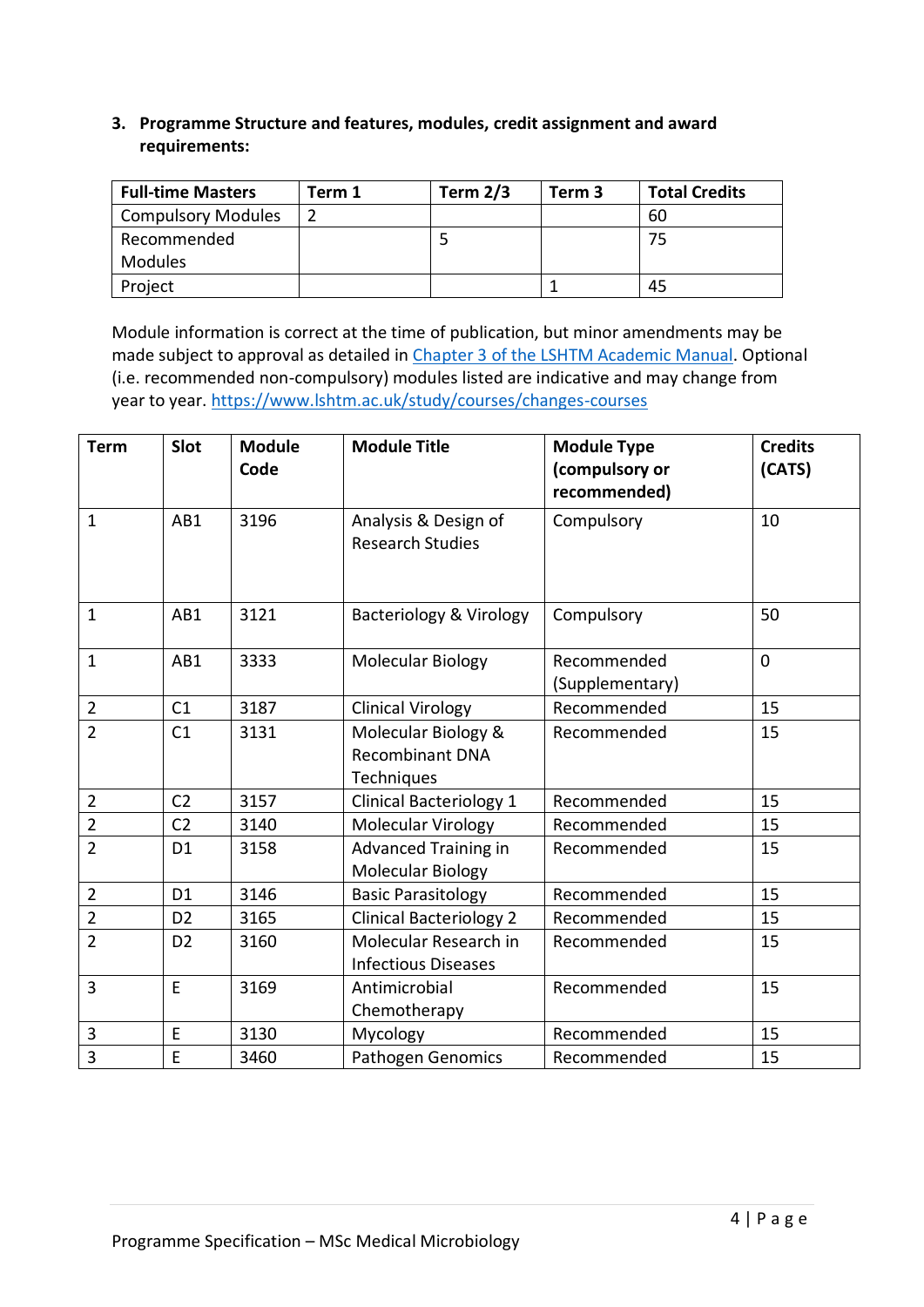## **Contact Time**

Student contact time refers to the tutor-mediated time allocated to teaching, provision of guidance and feedback to students. This time includes activities that take place in face-toface contexts such as on-campus lectures, seminars, demonstrations, tutorials, supervised laboratory workshops, practical classes, project supervision and external fieldwork or visits, as well as where tutors are available for one-to-one discussions and interaction by email. Student contact time also includes tutor-mediated activities that take place in online environments, which may be synchronous (using real-time digital tools such as Zoom or Blackboard Collaborate Ultra) or asynchronous (using digital tools such as tutor-moderated discussion forums or blogs often delivered through the School's virtual learning environment, Moodle). Module contact time will be defined in the individual module specifications and provided to students at the start of their programme.

This definition is based on the one provided by the [Quality Assurance Agency for Higher](https://www.qaa.ac.uk/docs/qaa/quality-code/contact-hours-guidance.pdf)  [Education \(QAA\) Explaining contact hours \(2011\) guidance document, page 4 available](https://www.qaa.ac.uk/docs/qaa/quality-code/contact-hours-guidance.pdf)  [here.](https://www.qaa.ac.uk/docs/qaa/quality-code/contact-hours-guidance.pdf) Student contact time, together with time allocated for independent study and assessment, determines the total student study hours for a module or programme. Although there are separate hours allocated for each of these activities, they should always be clearly linked together to support effective learning.

The London School of Hygiene and Tropical Medicine (LSHTM) defines high quality contact time as structured, focused, purposeful and interactive.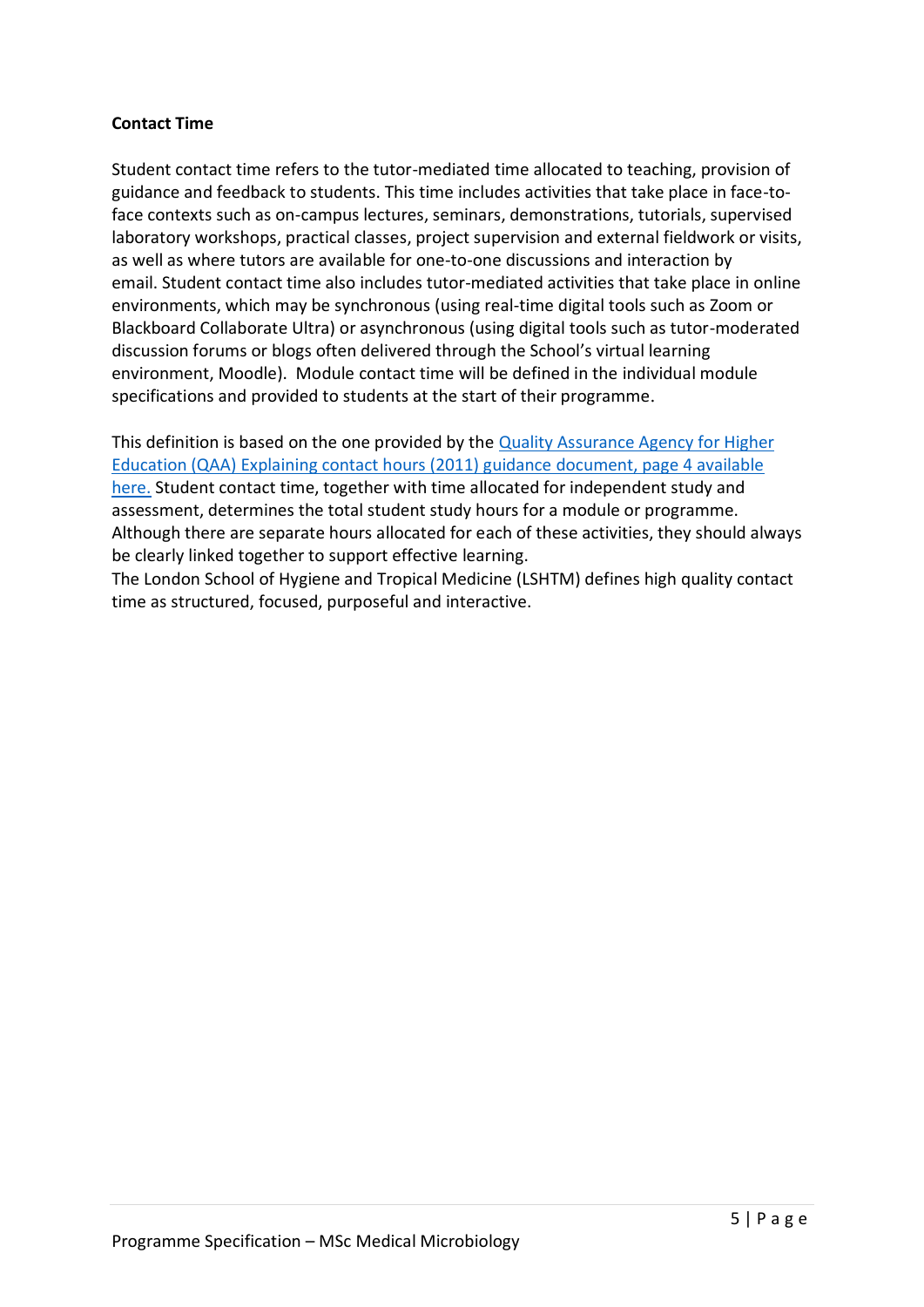## **4: Entry Requirements**

#### **Criteria for admission**

Applicants must normally satisfy the LSHTM's general entrance requirements and additional programme-specific entrance requirements to be considered for admission. Applications must be submitted in accordance with the procedures and deadlines given in the web-based or printed prospectus.

In order to be admitted to a postgraduate taught degree programme of the London School of Hygiene & Tropical Medicine, an applicant must:

a) hold a first degree at Second Class Honours standard in a relevant discipline, a degree in medicine at the same standard, or another degree of equivalent awarded by an overseas institution recognised by UK Naric or Barrons.

## **OR**

b) hold a professional qualification appropriate to the programme of study to be followed obtained by written examinations and judged by the LSHTM to be equivalent to a Second Class Honours degree or above.

## **OR**

c) have relevant professional experience or training which is judged by the LSHTM to be equivalent to a Second Class Honours degree or above.

## **AND**

satisfy any additional requirements where prescribed for admission to a specific programme.

For further information, please see

[https://www.lshtm.ac.uk/study/how-apply/applying-masters-degree-london/you-apply](https://www.lshtm.ac.uk/study/how-apply/applying-masters-degree-london/you-apply-msc)[msc](https://www.lshtm.ac.uk/study/how-apply/applying-masters-degree-london/you-apply-msc)